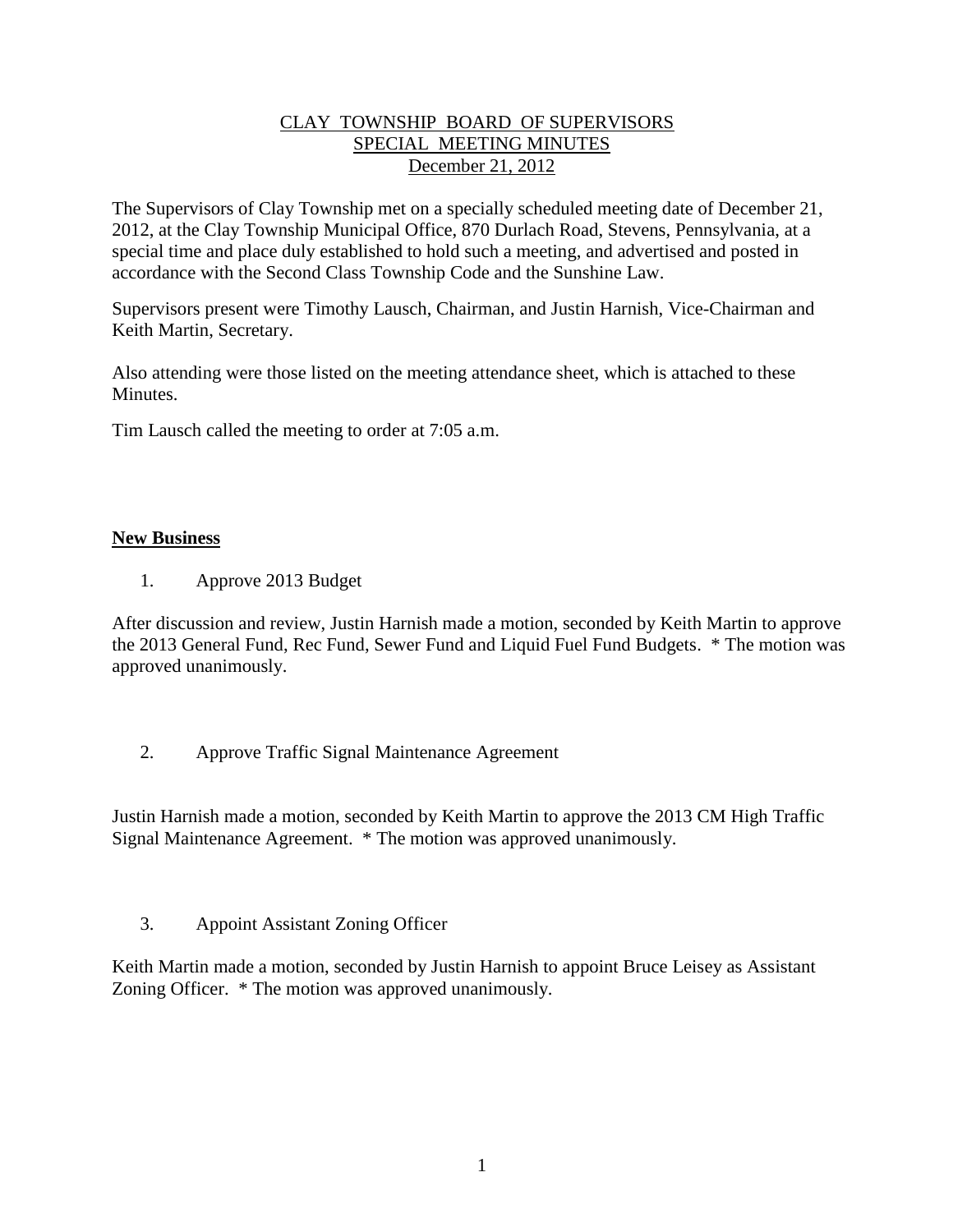### 4. Appoint Assistant Secretary

Keith Martin made a motion, seconded by Justin Harnish to appoint Bruce Leisey as Assistant Secretary for the Board of Supervisors. \* The motion was approved unanimously.

# 5. Approve Purchase of Stand-by Generator

Justin Harnish made a motion, seconded by Keith Martin to approve the purchase of a 60 kw generator from Martin Machinery in the amount of \$18,432 which was the lowest phone quotation received. Other quotations received were Power Systems Electric for \$20,325 and Hoover Diesel Service for \$21,295. \* The motion was approved unanimously.

6. Approve Building Use Request

Justin Harnish made a motion, seconded by Keith Martin to approve the use of the Township meeting room by the Ephrata Area Republican Committee on Friday, January 11, 2013 at 7:00 p.m. for a "Meet the Judges" meeting. \* The motion was approved unanimously.

7. Approve Payment of Bills

Justin Harnish made a motion, seconded by Keith Martin to approve payment of the final bills for 2012. \* The motion was approved unanimously.

## **Executive Session**

Keith Martin made a motion, seconded by Justin Harnish to enter into Executive Session at 7:45 AM. \* The motion was approved unanimously.

Keith Martin made a motion, seconded by Justin Harnish to exit Executive Session at 8:00 AM. \* The motion was approved unanimously.

Keith Martin made a motion, seconded by Justin Harnish to authorize the Township Solicitor and Township Assistant Zoning Officer to be a party to the January 3, 2013 Zoning Hearing for Kevin and Robin Ulrich. \* The motion was approved unanimously.